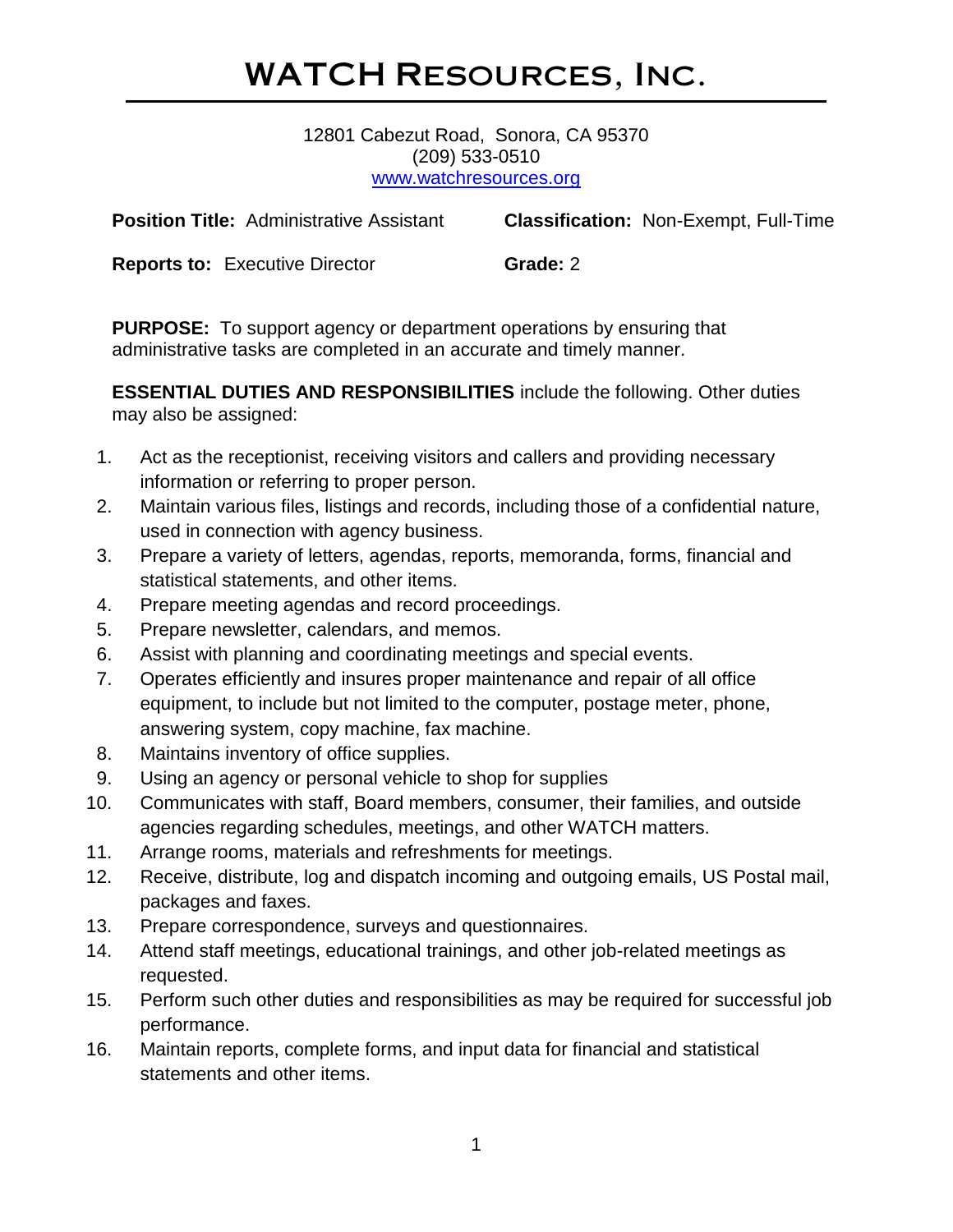**QUALIFICATION REQUIREMENTS:** To perform this job successfully, an individual must be able to perform each essential duty satisfactorily and be committed to the Mission of WATCH Resources, Inc. The requirements listed below are representative of the knowledge, skill and/or ability required. Reasonable accommodations may be made to enable an individual with disabilities to perform the essential functions in accordance with the Americans with Disabilities Act (ADA), 1991.

#### **A. Education and/or Experience:**

- 1. High School diploma or GED required.
- 2. Graduate of a Secretarial College preferred.

### **B. Working Knowledge of:**

- 1. Ability to accurately and proficiently type a minimum of 45 words per minute.
- 2. Excellent computer skills using Microsoft Office; word processing, database, publishing and graphics.
- 3. Organizational and record keeping abilities, and experience in maintaining a filing and retrieval system.
- 4. Ability to use office equipment.
- 5. Effective interpersonal communication skills, ability to deal positively with the public and adults with intellectual disabilities.

### **C. Language Skills:**

- 1. Ability to communicate verbally and in writing.
- 2. Excellent business English, including vocabulary, correct grammatical usage, punctuation, and spelling.
- 3. Excellent ability to proof read documents.

### **D. Reasoning Abilities:**

- 1. Follows written and verbal directions.
- 2. Ability to communicate effectively, establish and maintain professional, cooperative relationships with participants and their agencies, Board members, fellow employees and general public.

### **E. Certificates, Licenses, Registrations:**

- 1. Possession of a valid California Motor Vehicle Operators License and a clear driving record, determined by the California Department of Motor Vehicles
- 2. Health screening including a drug and alcohol screening and TB test performed by a Watch Resources, Inc. designated physician verifying ability to complete job duties and confirming the absence of contagious disease
- 3. Department of Justice and Federal Bureau of Investigation criminal record clearance.
- 4. American Red Cross First Aid and CPR Certificate.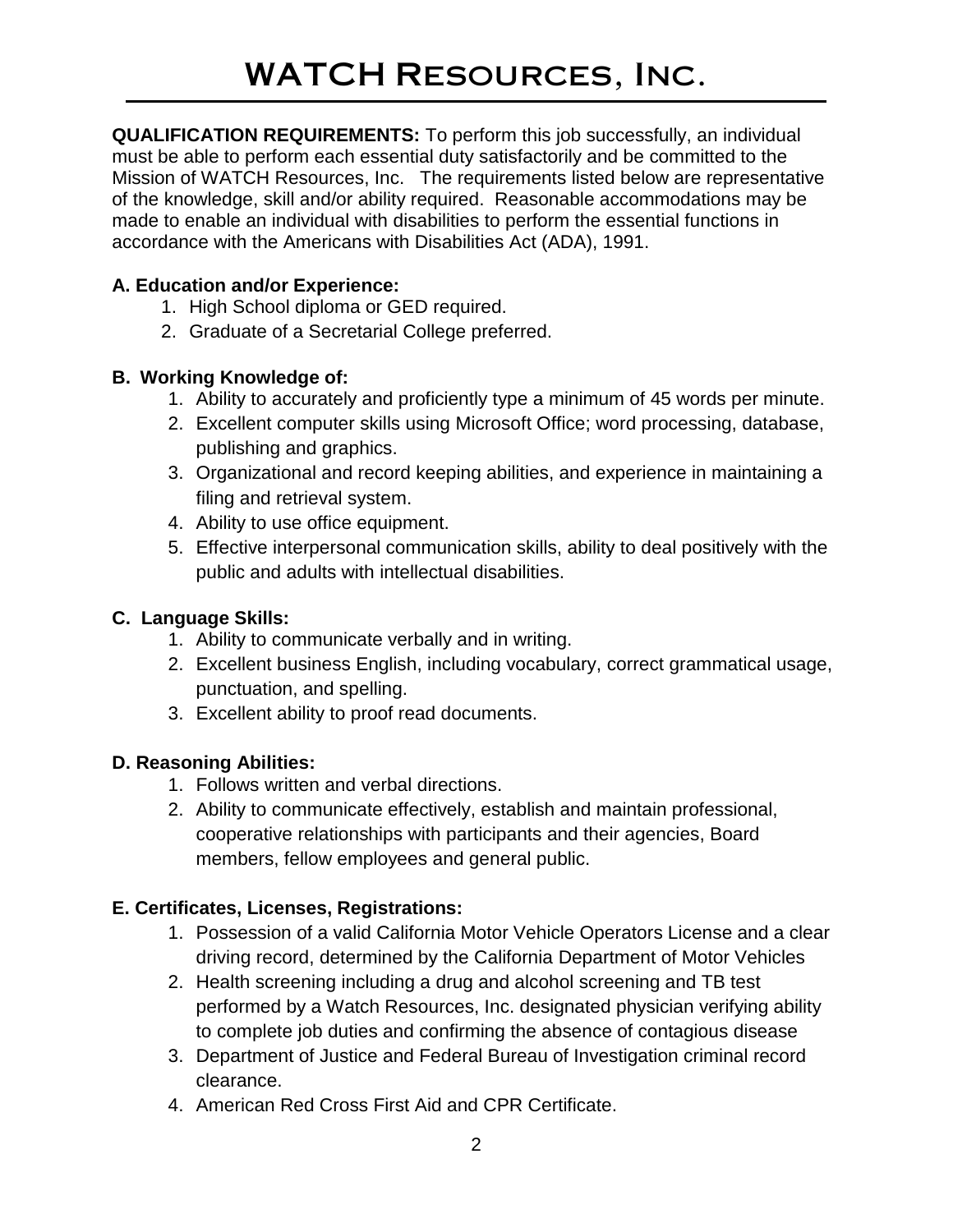# WATCH Resources, Inc.

**SUMMARY OF CUSTOMARY PHYSICAL DEMANDS:** The physical demands described below are representative of those that must be met by an employee to successfully perform the essential functions of this job. Reasonable accommodations may be made to enable an individual with disabilities to perform the essential functions.

**Constantly (over 66%)** Sitting and Repetitive Hand Use.

**Frequently (34-66%)** standing, walking, bending over, reaching overhead, lifting/carrying up to 10 lbs

**Occasionally (1%-33%)** crawling, balancing, pushing/pulling, lifting/carrying up to 50 lbs., firm grasping required.

#### **Hazards, Working Conditions, Equipment Used:**

Working Conditions include: High Noise Levels, Walking on Uneven Ground

Possible Exposures include: Dust, Gas, Fumes.

Equipment Used:

- Driving Vehicles/Equipment
	- i. Must be able to drive to and attend events and meetings.
- Operating Equipment/Machinery
	- *Computer, Fax Machine, Calculator, Printer/Copier, Telephone*

Regarding Use of Senses: Hearing Impairment Acceptable, Color Vision Impairment Acceptable, Clear Vision at 20 Inches or Less Required, Clear Vision at 20 Feet or More Required

**Work Environment:** The work environment conditions described here are representative of those any employee may encounter while performing the essential functions of the job. Reasonable accommodations may be made to enable an individual with disabilities to perform the essential functions.

- 1. Medium to small size office area with central heating and air conditioning system. Accessible to people with disabilities. Noise level moderate to high, lighting provided by artificial means and windows.
- 2. Meeting rooms on site, size will vary from small to large area with central heating and air conditioning system, accessible to people with disabilities, noise level moderate, lighting provided by artificial means and or exterior windows; some rooms may not have exterior windows.
- 3. Out-of-doors, in and out of car, weather conditions dependent on the season, temperatures: low, 30º to high, 100º plus.